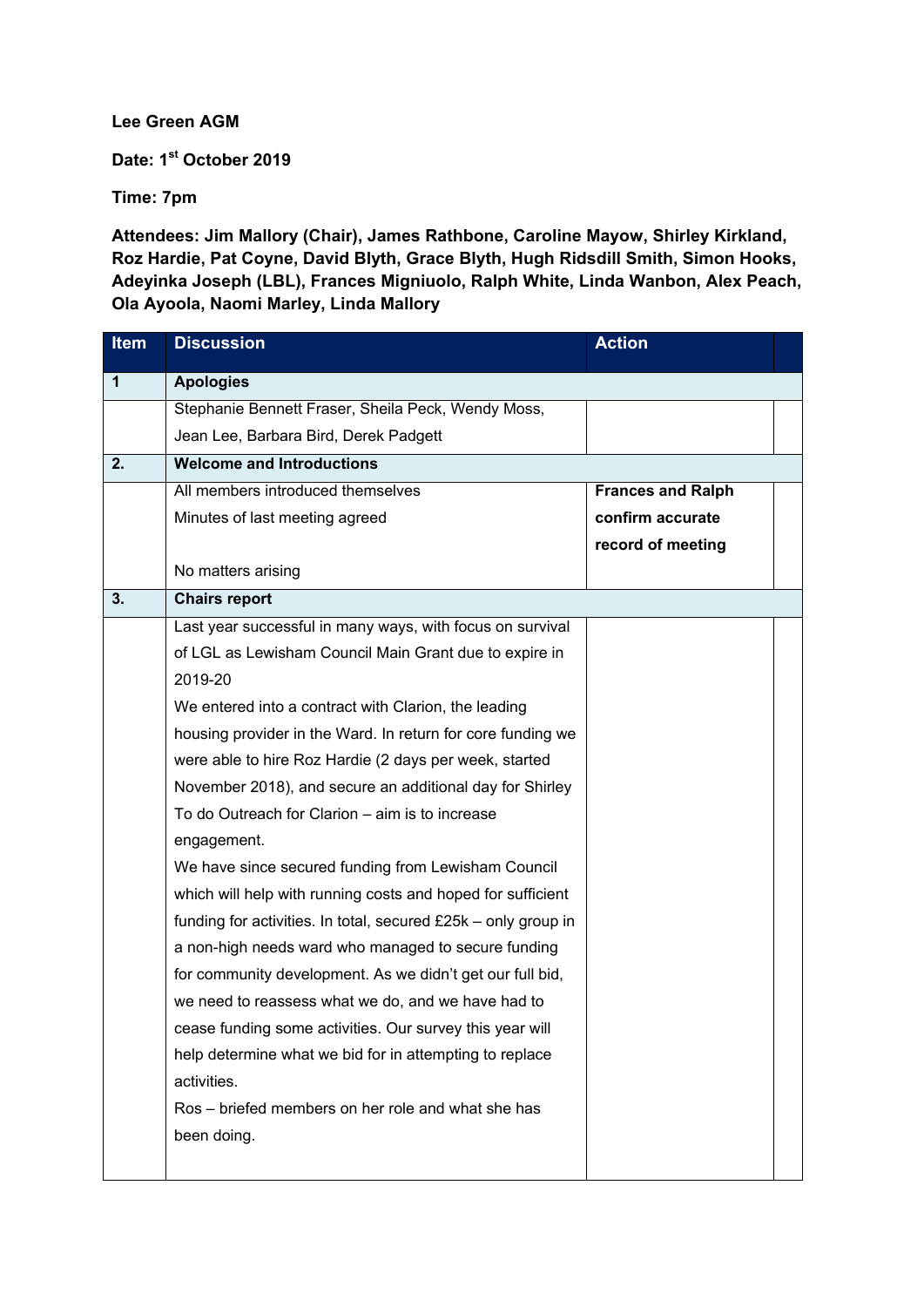| 4. | <b>Treasurers Report</b>                                      |              |  |
|----|---------------------------------------------------------------|--------------|--|
|    | James advised that there was an error on the 2017-18          | <b>Noted</b> |  |
|    | figures - this is slightly out due to a payment being         |              |  |
|    | returned                                                      |              |  |
|    | 2018-19 is correct.                                           |              |  |
|    | Have not been successful in securing funding for smaller      |              |  |
|    | programmes, but have a fundraising plan in process            |              |  |
|    | The biggest change relates to staffing, premises and          |              |  |
|    | corporate costs are stable                                    |              |  |
|    | Telephone – extra cost related to new staff                   |              |  |
|    | Accountancy - Higher this year - all services through RE      |              |  |
|    | Jones – in the long term saves money. The process is          |              |  |
|    | quicker and far more efficient                                |              |  |
|    | Tutors and Advocacy $-$ up £7k on last year $-$ cost went up  |              |  |
|    | 14% of yearly expenditure is in reserves                      |              |  |
|    | Hope over next year increase unrestricted funds               |              |  |
|    | 2019-20 – we are good until end of financial year. Beyond     |              |  |
|    | that, we are unclear. Clarion contract up for renewal. If not |              |  |
|    | renewed, a reorganisation of LGL will be able to guarantee    |              |  |
|    | us for the next 2-2.5 years                                   |              |  |
|    | <b>Questions:</b>                                             |              |  |
|    | Frances asked that as the survey has been done with           |              |  |
|    | Clarion money would Clarion not want to fund LGL              |              |  |
|    | James advised that there were a number of factors to          |              |  |
|    | consider, i.e. Programmes. We are behind in some areas        |              |  |
|    | and ahead in others                                           |              |  |
|    | The survey took longer than it should have                    |              |  |
|    | Internal issues needed to be resolved.                        |              |  |
|    | We are currently 3 months behind so are playing catch up      |              |  |
|    | However, we are confident that contract will be renewed       |              |  |
|    | The £30k from Clarion accounts for over half our income       |              |  |
|    | If we cannot secure funding, it would have a major impact     |              |  |
|    | on LGL.                                                       |              |  |
|    | Linda Wanbon asked when LGL would be informed of              |              |  |
|    | decision. Jim advised that at present he was not sure, but    |              |  |
|    | the current contract was due to expire at the end of April    |              |  |
|    | 2020.                                                         |              |  |
|    | Roz has had to support some of the activities to ensure we    |              |  |
|    | are underpinning all of what Clarion have contracted LGL      |              |  |
|    |                                                               |              |  |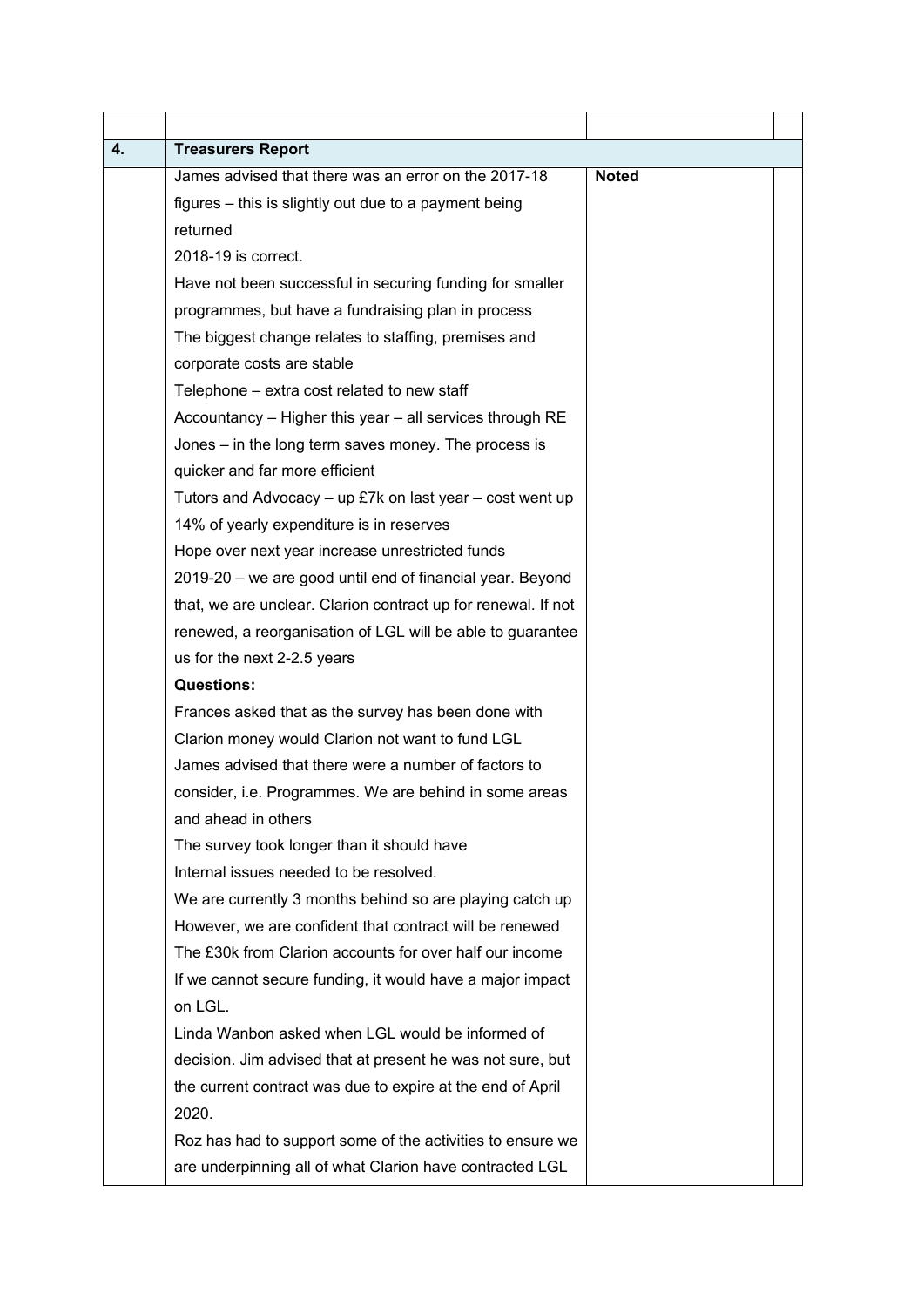|                | to do with tenant engagement.                                |  |
|----------------|--------------------------------------------------------------|--|
|                | A lot of tenants' concerns are around repairs                |  |
|                | For the first 9 months of the grant we were operating by     |  |
|                | ourselves, but Clarion have a new Investment Officer,        |  |
|                | Rasna Kahom, who is making a difference to our work.         |  |
|                | Should know by the end of the financial year if we will be   |  |
|                | funded, then we can make plans.                              |  |
|                | JM will be in the centre every Wednesday so Shirley can      |  |
|                | get out on the estates.                                      |  |
|                | Cannot just rely on paid workers. It is a huge ask for one   |  |
|                | worker to do all the outreach. Will need at least one or two |  |
|                | more volunteer workers.                                      |  |
|                | Question on Leegate. St Modwen have stopped all leases       |  |
|                | (including short-term) for unit occupiers - we have so far   |  |
|                | been unable to get feedback regarding this.                  |  |
| 5              | Consideration on whether to suspend Part II, Section H       |  |
|                | Proposal: To suspend article to enable some existing post-   |  |
|                | holders to continue to hold office beyond 3 years            |  |
|                | Proposed by Pat Coyne and Grace Blyth.                       |  |
|                | Jim Mallory abstained from vote                              |  |
|                |                                                              |  |
| $\overline{7}$ | <b>Election of Officers</b>                                  |  |
|                | Chair:                                                       |  |
|                | Jim Mallory nominated by Pat Coyne and James                 |  |
|                | Rathbone                                                     |  |
|                | All in favour                                                |  |
|                | Abstentions: Jim (Ade, Shirley & Ros who abstained from      |  |
|                | vote as they weren't LGL members)                            |  |
|                | <b>Vice Chair:</b>                                           |  |
|                | Caroline Mayow, nominated by Frances Migniuolo and           |  |
|                | Linda Wanbon                                                 |  |
|                | All in favour                                                |  |
|                | <b>Abstentions: Caroline</b>                                 |  |
|                | Secretary:                                                   |  |
|                | Naomi Marley, nominated by Caroline Mayow and Frances        |  |
|                | Migniuolo                                                    |  |
|                | All favour                                                   |  |
|                | Abstentions: Naomi Marley                                    |  |
|                | Treasurer:                                                   |  |
|                | James Rathbone, nominated by Pat Coyne and Grace             |  |